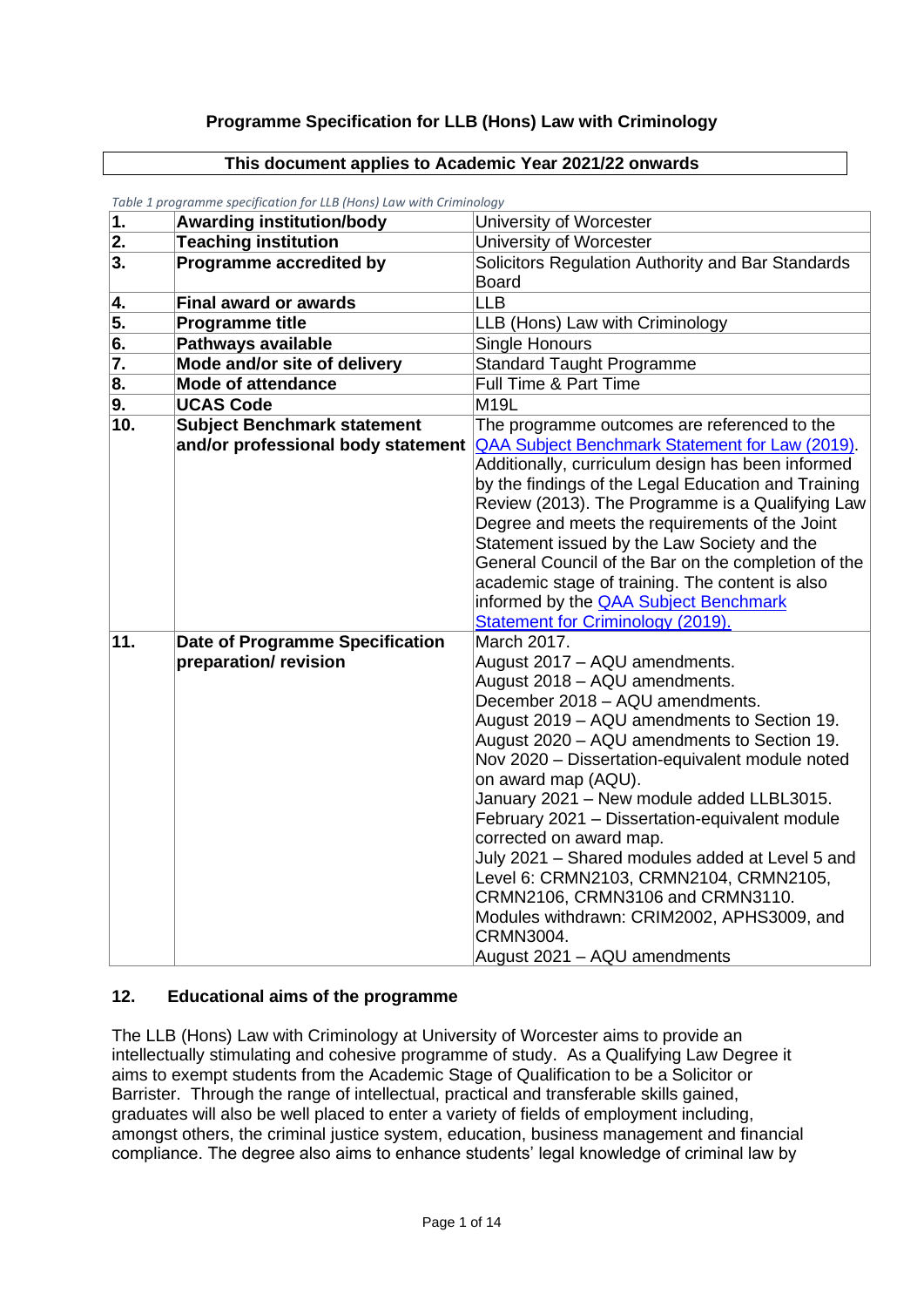contextualising their studies in a wider theoretical focus on contested social scientific explanations for crime, victimisation and deviance.

Specific aims of the programme include:

- To provide a sound knowledge and detailed understanding of the principal institutions and procedures of the Legal System of England and Wales;
- To give students an appreciation of the major concepts and principles underpinning law;
- To deliver a number of modules covering the foundations of legal knowledge subject areas enabling students to gain exemption from the academic stage of training for the legal professions;
- To develop a critical understanding of key concepts and theoretical approaches in relation to crime, deviance and victimisation in domestic and international contexts;
- To offer options which enable students to study chosen areas of law and criminology in depth;
- To develop a critical appreciation of the effect of different, cultural, social and economic backgrounds and value positions in relation to the politics of criminal justice policy and practice;
- To foster rigour in linking theoretical analysis with empirical enquiry and the promotion of a critical approach to problem solving, research and the ethical principles governing subject specific research;
- To enable students to become independent learners and researchers and to develop general critical, analytical and problem solving skills;
- To develop graduate and transferable skills relevant to employment promoting autonomous learning, enjoyment and commitment to academic and professional development.

# **13. Intended learning outcomes and learning, teaching and assessment methods**

### **Learning, teaching and assessment**

For 2021/22, the majority of teaching sessions are face to face on campus. Lectures or lecture workshops for some modules will be delivered online either 'live' or prerecorded. Individual and small group tutorials will be arranged online as this has proven to be convenient and popular with students.

*Table 2 knowledge and understanding outcomes for module code/s*

|                | <b>Knowledge and Understanding</b>                                                                                                                                                                                                        |                            |
|----------------|-------------------------------------------------------------------------------------------------------------------------------------------------------------------------------------------------------------------------------------------|----------------------------|
| LO<br>no.      | On successful completion of the named award, students will be<br>able to:                                                                                                                                                                 | <b>Module</b><br>Code/s    |
| $\mathbf{1}$ . | Identify and explain key features of the Legal System of England<br>and Wales, including its procedures, institutions and sources of<br>law.                                                                                              | All Level 6<br>Law Modules |
| 2.             | Display a sound knowledge and understanding of concepts,<br>theories, values, principles and rules including equality and<br>diversity issues, operating in a range of substantive areas within<br>the Legal System of England and Wales. | All Level 6<br>Law Modules |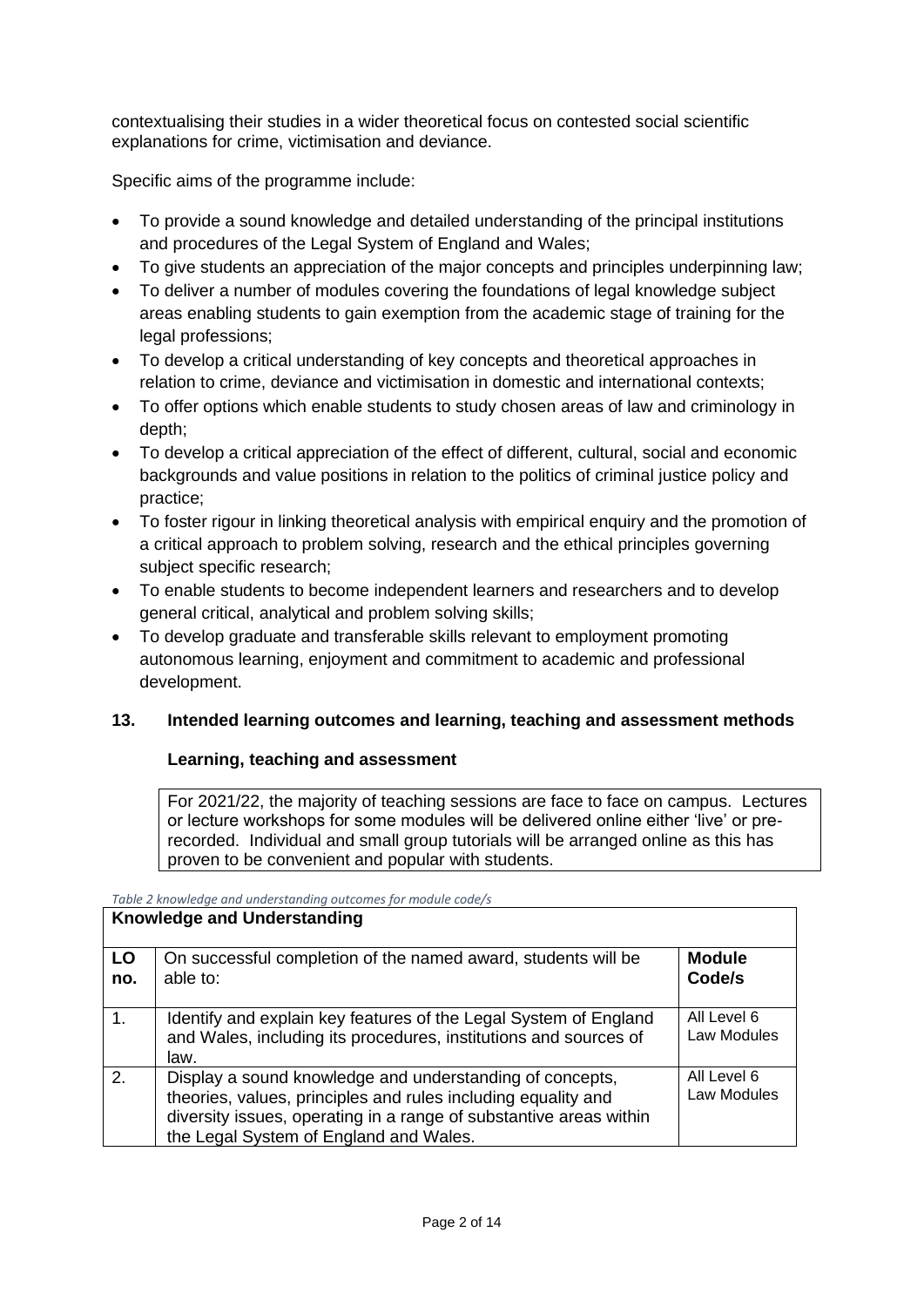| 3. | Display a broad knowledge and understanding of all seven<br>foundations of legal knowledge subjects stipulated in the<br>Qualifying Law Degree.                         | LLBL3003<br><b>LLBL3014</b>                                                   |
|----|-------------------------------------------------------------------------------------------------------------------------------------------------------------------------|-------------------------------------------------------------------------------|
| 4. | Demonstrate a clear understanding of the relationship between<br>law and its institutional, ethical, social, national and global context.                               | LLBL3003<br><b>LLBL3004</b><br><b>LLBL3009</b><br>LLBL3010<br><b>LLBL3014</b> |
| 5. | Demonstrate a sound knowledge and understanding of key<br>concepts and theoretical perspectives in criminology.                                                         | <b>CRMN3106</b><br>CRMN3006<br>CRMN3105<br><b>CRMN3110</b>                    |
| 6. | Recognise, understand and explain the principal roles and<br>functions of the key agencies within the criminal justice system and<br>their relationship to one another. | CRMN3106<br><b>CRMN3006</b><br><b>CRMN3105</b><br><b>CRMN3110</b>             |

*Table 3 cognitive and intellectual skills outcomes for module code/s*

|     | <b>Cognitive and Intellectual skills</b>                                                                                                                                                |                                                                                      |
|-----|-----------------------------------------------------------------------------------------------------------------------------------------------------------------------------------------|--------------------------------------------------------------------------------------|
| 7.  | Apply knowledge and understanding to address actual or<br>hypothetical problems to offer evidenced conclusions whilst<br>recognising ambiguity and dealing with uncertainty in the law. | All Level 6<br>Law Modules                                                           |
| 8.  | Produce a synthesis of relevant doctrinal and policy issues in<br>relation to a topic and make a critical judgements of the merits of<br>particular arguments.                          | LLBL3003<br><b>LLBL3004</b><br><b>LLBL3005</b><br><b>LLBL3006</b><br><b>LLBL3014</b> |
| 9.  | Reflect constructively on learning and engage with feedback.                                                                                                                            | LLBL3003<br><b>LLBL3014</b>                                                          |
| 10. | Demonstrate competence in explaining, applying and critically<br>evaluating criminological theory and concepts to understand<br>victimisation and responses to crime and deviance.      | <b>CRMN3106</b><br>CRMN3006<br><b>CRMN3105</b><br><b>CRMN3110</b>                    |

*Table 4 skills and capabilities related to employment outcomes for module code/s*

|     | Skills and capabilities related to employability                                                                                                                                                                                              |                             |
|-----|-----------------------------------------------------------------------------------------------------------------------------------------------------------------------------------------------------------------------------------------------|-----------------------------|
| 11. | Demonstrate an ability to communicate in clear written and spoken<br>English including the use of correct legal terminology and<br>appropriate methods of citation and referencing.                                                           | All Level 6 law<br>modules. |
| 12. | Give accurate legal advice on a substantive area of law in the form<br>of a legal opinion.                                                                                                                                                    | <b>LLBL3003</b>             |
| 13. | Undertake research by gathering, retrieving and synthesizing a<br>range of textual, numerical and statistical data from a range of<br>sources, making reasoned arguments and ethical judgments in the<br>interpretation of the evidence base. | All Level 6<br>modules      |
| 14. | Recognise the legal issues arising from situations of limited<br>complexity and identify relevant factual data in formulating sound<br>legal advice.                                                                                          | All Level 6<br>Law modules  |

*Table 5 transferable/key skills outcomes for module code/s*

#### **Transferable/key skills**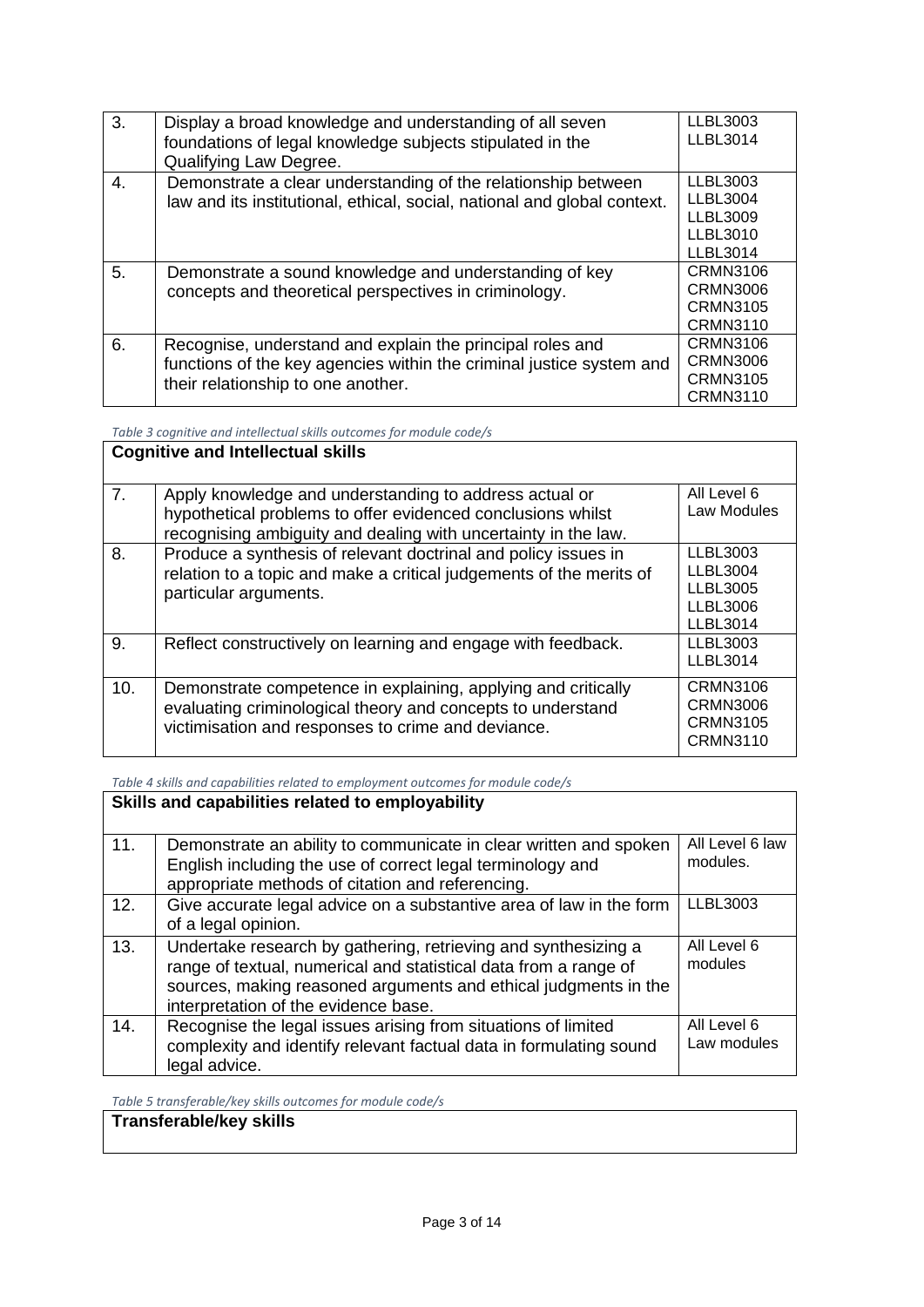| 15  | Demonstrate an ability to communicate in clear written and spoken<br>English.                                                                                                                    | <b>LLBL3003</b><br><b>LLBL3014</b>                                                                                                |
|-----|--------------------------------------------------------------------------------------------------------------------------------------------------------------------------------------------------|-----------------------------------------------------------------------------------------------------------------------------------|
| 16. | Work autonomously and organise learning in terms of planning,<br>timing and presentation and reflect on personal and professional<br>development.                                                | All Level 6<br>modules                                                                                                            |
| 17. | Demonstrate willingness to acknowledge errors and an ability to<br>work collaboratively by building mutually respectful relationships<br>within the context of the multi-professional workplace. | <b>LLBL3003</b><br><b>LLBL3008</b><br><b>LLBL3009</b><br><b>LLBL3014</b><br><b>CRMN3106</b><br><b>CRMN3105</b><br><b>CRMN3110</b> |

## **Learning, teaching and assessment**

The LLB (Hons) Law with Criminology programme is delivered using a variety of flexible methods across a range of relevant and interesting modules. This includes both classroombased teaching methods such as seminars and lectures and also technologically enhanced learning by creative use of the Blackboard Virtual Learning Environment using a range of online methods including podcasts, discussion boards, group work, quizzes and directed independent study. The course team also supports and encourages students to actively engage with the legal profession outside their academic studies by such activities as visiting courts, shadowing legal professionals, work placements and professional mentoring. Assessment methods include examinations, essays and reports, interviewing and advising, case studies, group videos, moots, oral presentations, research projects and work/clinic based assessment.

Much of the law teaching takes place in a purpose built courtroom, which is ideal for the purposes of mooting and mock trials enabling students to contextualise their studies in a simulated work based environment.

# **14. Assessment strategy**

The assessment strategy is designed with reference to the [University of Worcester](http://www.worcester.ac.uk/aqu/documents/AssessmentPolicy.pdf)  [Assessment Strategy](http://www.worcester.ac.uk/aqu/documents/AssessmentPolicy.pdf) (2015), the learning, teaching and assessment statement from the QAA Law benchmarks and the ongoing research into legal education including the Legal Education and Training Review.

A mixed assessment strategy is designed to ensure the assessment of the various learning outcomes on the Programme. For example, examinations are employed often to assess a number of skills ranging from knowledge and understanding whereas written coursework may often be employed to demonstrate skills of critical analysis, evaluation and synthesis. Portfolio preparation in the Professional Skills and Ethics module demonstrates skills of organisation and time management. Critical reflection is demonstrated at various points and in a number of ways, including through the use of a case studies and court reports. Preparation for mooting demonstrates an ability to work within a team as does the preparation for interviewing and advising. Formative assessment opportunities are available in all modules on the LLB (Hons) Law with Criminology giving students a further opportunity to engage with feedback, reflect upon their own learning and feed-forward into later summative assessments.

Although the development of higher critical thinking skills is a feature of all levels of the degree, the assessment strategy also recognises a staged development from knowledge, understanding and application in level 4, with these outcomes being further developed and complemented by skills of legal research in level 5 (which is also a feature of the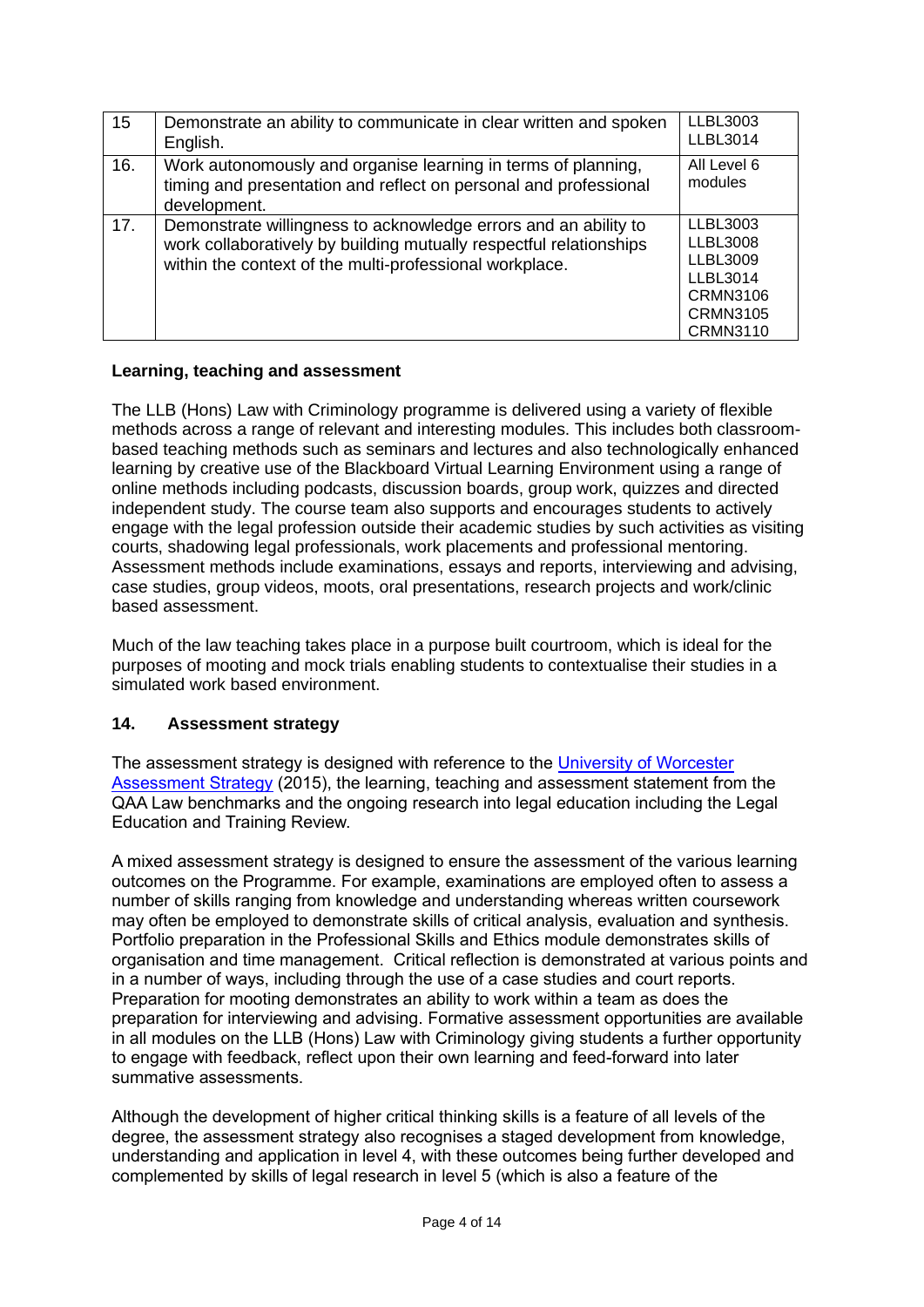Professional Legal Skills and Ethics course in level 4). Level 6 modules build on these earlier outcomes and also require students to demonstrate skills of analysis, evaluation and synthesis that are commonly most associated with level 6 study. The assessment of research skills and independent research skills is evident at all stages, but is most prominent at the upper levels, involving a close interaction with the outcomes of evaluation, synthesis and critical analysis. In addition, although skills of critical evaluation and analysis do not feature prominently in the learning outcomes of level 4 courses – the generic assessment guidelines anticipate that excellent students at the top end may well have already demonstrated these skills and are rewarded accordingly.

Assessment guidance and marking criteria are provided to students for each item of assessment. This guidance refers to separate generic law marking criteria for Levels 4, 5 & 6, reflecting the staged development through the Programme.

Each assessment item is specifically linked to the Learning Outcomes for the module contained with the module outline and is graded according to the relevant assessment criteria for each level of study.

There are opportunities in all modules for formative assessment, giving students the opportunity to receive feedback and to reflect upon their learning.

Appropriate support in teaching, learning and assessment for students with disabilities is provided in conjunction with the University Disability & Dyslexia Service <https://www2.worc.ac.uk/disabilityanddyslexia/>

### **15. Programme structures and requirements**

*Table 6 heading for course title*

## **Course Title: LLB (Hons) Law with Criminology**

| Level 4               |                                                        |                            |                                                           |                                                       |                                                           |  |  |
|-----------------------|--------------------------------------------------------|----------------------------|-----------------------------------------------------------|-------------------------------------------------------|-----------------------------------------------------------|--|--|
| <b>Module</b><br>Code | <b>Module Title</b>                                    | <b>Credits</b><br>(Number) | <b>Status</b><br>(Mandatory<br>(M)<br>or Optional<br>(O)) | <b>Pre-requisites</b><br>(Code of Module<br>required) | $Co-$<br>requisites/<br>exclusions<br>and other<br>notes* |  |  |
| <b>LLBL1001</b>       | Law of Contract                                        | 30                         | м                                                         | None                                                  | None                                                      |  |  |
| <b>LLBL1002</b>       | <b>Public Law</b>                                      | 30                         | м                                                         | None                                                  | None                                                      |  |  |
| <b>LLBL1004</b>       | Professional Legal Skills<br>and Ethics                | 30                         | М                                                         | None                                                  | None                                                      |  |  |
| <b>CRMN1001</b>       | Introduction to<br>Criminology and Criminal<br>Justice | 30                         | м                                                         | None                                                  | None                                                      |  |  |

*Table 7 award map for level 4* 

#### **Single Honours Requirements at Level 4**

Single Honours students must take 120 credits in total, all of which must be drawn from the table above.

*Table 8 award map for level 5* 

| Level 5               |                     |                            |                             |                                                        |                   |
|-----------------------|---------------------|----------------------------|-----------------------------|--------------------------------------------------------|-------------------|
| <b>Module</b><br>Code | <b>Module Title</b> | <b>Credits</b><br>(Number) | <b>Status</b><br>(Mandatory | <b>Pre-requisites</b><br>(Code of Module)<br>required) | <b>Exclusions</b> |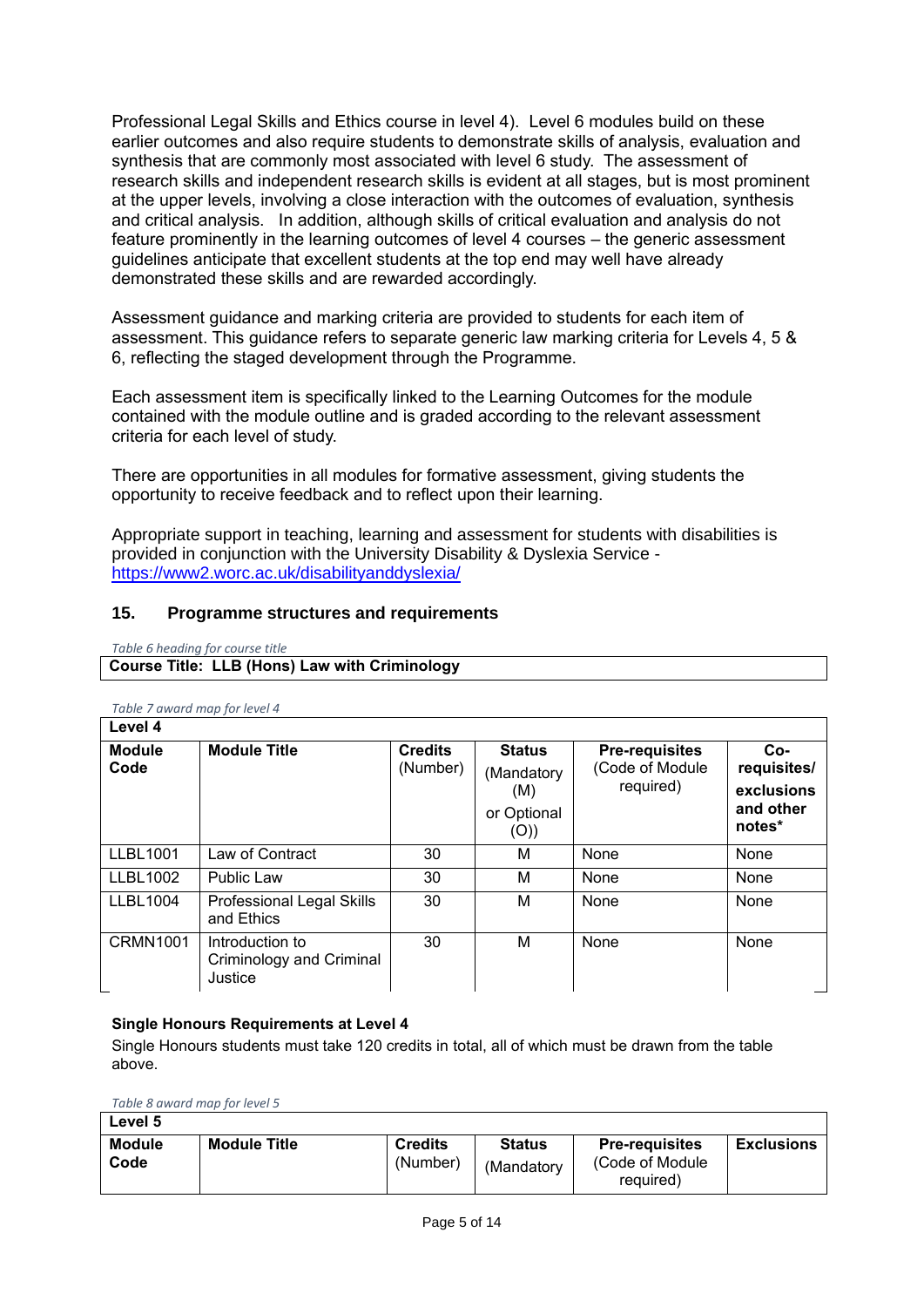|                 |                                  |    | (M)<br>or Optional<br>(O)) |                                           |         |
|-----------------|----------------------------------|----|----------------------------|-------------------------------------------|---------|
| <b>LLBL2002</b> | Law of Torts                     | 30 | м                          | LLBL1001,<br>LLBL1002,<br><b>LLBL1004</b> | None    |
| <b>LLBL2003</b> | European Union Law               | 30 | М                          | LLBL1001,<br>LLBL1002,<br><b>LLBL1004</b> | None    |
| <b>LLBL2007</b> | <b>Criminal Law</b>              | 30 | M                          | None                                      | LLB1003 |
| <b>CRMN2103</b> | Media and Crime                  | 15 | O                          | None                                      | None    |
| <b>CRMN2104</b> | Delivering Rehabilitation        | 15 | $\Omega$                   | None                                      | None    |
| <b>CRMN2105</b> | Policing in England and<br>Wales | 15 | $\Omega$                   | None                                      | None    |
| <b>CRMN2106</b> | <b>Prisons and Punishment</b>    | 15 | O                          | None                                      | None    |

#### **Single Honours Requirements at Level 5**

Single Honours students must take 120 credits in total, all of which must be drawn from the table above.

#### *Table 9 award map for level 6*

 $\mathbf{r}$ 

| Level 6               |                                                                 |                            |                                                     |                                                        |                   |
|-----------------------|-----------------------------------------------------------------|----------------------------|-----------------------------------------------------|--------------------------------------------------------|-------------------|
| <b>Module</b><br>Code | <b>Module Title</b>                                             | <b>Credits</b><br>(Number) | <b>Status</b><br>(Mandatory (M)<br>or Optional (O)) | Pre-<br>requisites                                     | <b>Exclusions</b> |
| LLBL3003              | <b>Equity and Trusts</b><br>(Dissertation equivalent<br>module) | 30                         | M                                                   | LLBL1001,<br>LLBL1004,<br><b>LLBL2002</b>              | None              |
| <b>LLBL3014</b>       | Land Law                                                        | 30                         | M                                                   | LLBL1001,<br><b>LLBL1004</b>                           | <b>LLBL2001</b>   |
| <b>LLBL3004</b>       | Company Law                                                     | 30                         | $\circ$                                             | LLBL1001,<br>LLBL1004,<br><b>LLBL2002</b>              | None              |
| <b>LLBL3005</b>       | <b>Employment Law</b>                                           | 30                         | $\circ$                                             | LLBL1001,<br>LLBL1004,<br>LLBL2002,<br><b>LLBL2003</b> | None              |
| <b>LLBL3006</b>       | Law of Evidence                                                 | 30                         | O                                                   | LLBL2007,<br><b>LLBL1004</b>                           | None              |
| <b>LLBL3007</b>       | <b>Family Law</b>                                               | 30                         | $\circ$                                             | LLBL1001,<br>LLBL2007,<br>LLBL1004,<br><b>LLBL2002</b> | None              |
| <b>LLBL3008</b>       | <b>Mediation and ADR</b>                                        | 30                         | $\circ$                                             | LLBL1001,<br>LLBL1004,<br>LLBL2002,<br><b>LLBL2003</b> | None              |
| <b>LLBL3009</b>       | <b>Medical Law and Ethics</b>                                   | 30                         | $\Omega$                                            | LLBL1004,<br><b>LLBL2002</b>                           | None              |
| <b>LLBL3010</b>       | Human Rights Law                                                | 30                         | $\circ$                                             | LLBL1001,<br>LLBL1002,<br>LLBL2007,                    | None              |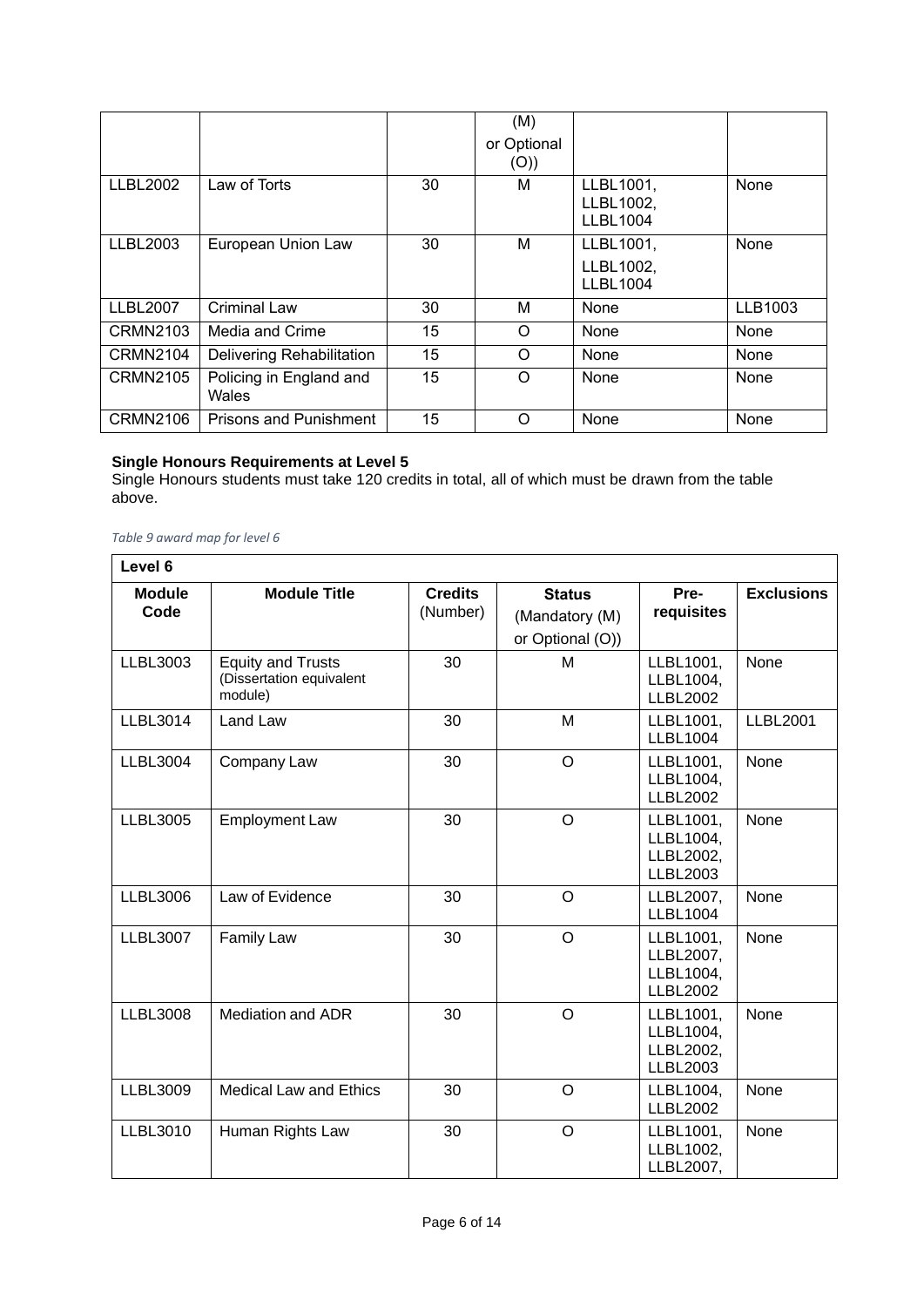|                 |                                     |    |          | LLBL1004,<br>LLBL2001,<br>LLBL2002,<br><b>LLBL2003</b> |      |
|-----------------|-------------------------------------|----|----------|--------------------------------------------------------|------|
| <b>LLBL3011</b> | <b>LLB Project</b>                  | 30 | O        | <b>LLBL1004</b>                                        | None |
| <b>LLBL3012</b> | <b>Work Based Placement</b>         | 30 | $\Omega$ | <b>LLBL1004</b>                                        | None |
| <b>LLBL3015</b> | Legal Professional<br>Practice      | 30 | O        | None                                                   | None |
| <b>CRMN3106</b> | <b>Terrorism and Extremism</b>      | 15 | $\Omega$ | None                                                   | None |
| <b>CRMN3110</b> | Cybercrime and Internet<br>Security | 15 | $\Omega$ | None                                                   | None |
| <b>CRMN3006</b> | Domestic Abuse                      | 15 | ∩        | None                                                   | None |
| <b>CRMN3105</b> | Children, Young people<br>and Crime | 30 | Ω        | None                                                   | None |

### **Single Honours Requirements at Level 6**

Single Honours students must take 120 credits from the table above to include LLBL3003 Equity and Trusts Law, LLBL3014 Land Law and at least 30 credits from CRMN3105, CRMN3106, CRMN3006, and CRMN3110.

### **16. QAA and professional academic standards and quality**

This award is located at Level 6 of the FHEQ. The [QAA benchmark statement for Law](https://www.qaa.ac.uk/docs/qaa/subject-benchmark-statements/subject-benchmark-statement-law.pdf?sfvrsn=b939c881_18)  [\(2019\)](https://www.qaa.ac.uk/docs/qaa/subject-benchmark-statements/subject-benchmark-statement-law.pdf?sfvrsn=b939c881_18) articulates the knowledge, skills and categories of achievement to be expected of successful honours graduates in the field. These, together with the contextual statement have been used to craft module learning outcomes and content as well as learning, teaching and assessment strategies of all modules.

### **Professional Requirements**

The Solicitors Regulation Authority and the Bar Standards Board stipulate a number of requirements for Qualifying Law Degrees. These include stipulations as to the content of the degree (the foundations of legal knowledge subjects) and also a range of academic and transferable skills listed in the Joint Statement from 1999.

### **The foundations of legal knowledge**

The subjects required by the Solicitors Regulation Authority and Bar Standards Board as foundations of legal knowledge for a Qualifying Law Degree are:

- Public Law, including Constitutional Law, Administrative Law and Human Rights;
- Law of the European Union;
- Criminal Law:
- Obligations 1 Contract
- Obligations 2 Tort
- Property Law; and
- Equity and the Law of Trusts.

These are taught in this Programme in the mandatory modules on the LLB:

**Foundation LLB Course**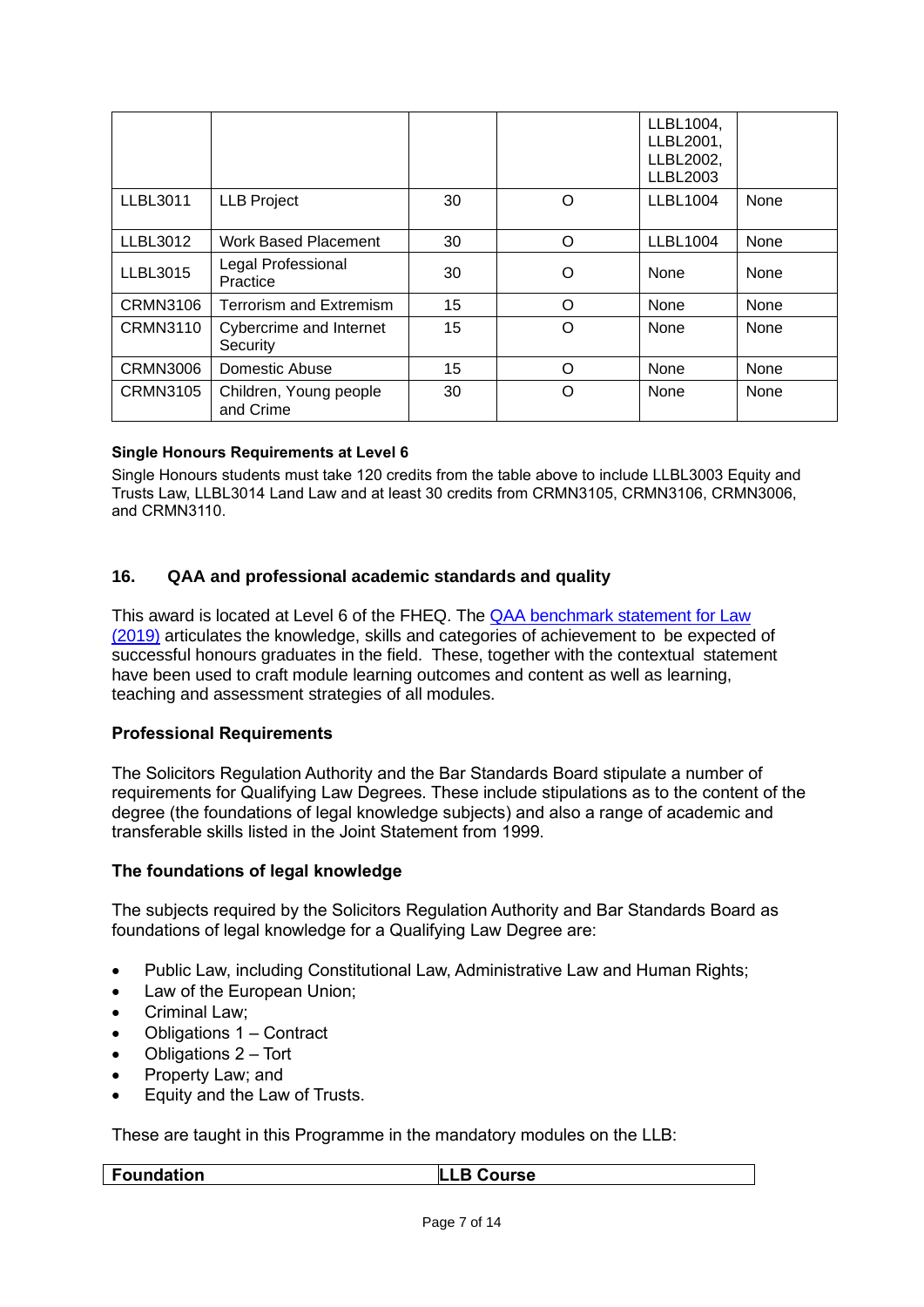| <b>Obligations 1</b>         | Law of Contract LLBL1001     |
|------------------------------|------------------------------|
| Obligations 2                | Law of Torts LLBL2002        |
| Criminal Law                 | <b>Criminal Law LLBL2007</b> |
| <b>Public Law</b>            | Public Law LLBL1002          |
| Law of the European Union    | European Union Law LLBL2003  |
| <b>Property Law</b>          | Land Law LLBL3014            |
| Equity and the Law of Trusts | Equity and Trusts LLBL3003   |

In addition, students are expected to have received training in legal research. These are taught pervasively throughout the Programme and are a prominent feature of the Professional Skills and Ethics Module (LLBL1004).

Students must pass all foundations of legal knowledge subjects. On the University of Worcester scale this means that they must gain D- or above in the module as a whole. The [Taught Courses Regulatory Framework](http://www.worcester.ac.uk/registryservices/documents/TaughtCoursesRegulatoryFramework.pdf) does not allow for condonation or compensation of modules.

## **Maximum Attempts**

Students are permitted a maximum of three attempts at passing foundations of legal knowledge subjects. (Take>Reassessment>Re-take with no reassessment). This relates to those modules specified in the table above; see also s.20 retrieval of failure. Optional modules have the reassessment opportunities as described in the [Taught Courses](http://www.worcester.ac.uk/registryservices/documents/TaughtCoursesRegulatoryFramework.pdf)  [Regulatory Framework.](http://www.worcester.ac.uk/registryservices/documents/TaughtCoursesRegulatoryFramework.pdf)

## **Time Limit**

To gain a qualifying law degree, students on the LLB must complete their degree within 6 years. This time limit applies to both full and part time students.

**Full details of the regulatory requirements for Qualifying Law Degrees can be found in the [Academic Stage Handbook.](http://www.sra.org.uk/students/academic-stage.page)**

### **17. Support for students**

The LLB team is committed to ensuring that all students are given consideration and support throughout their time at the University of Worcester.

Student's transition into University life is assisted by an initial short, one week's induction programme which through a range of activities introduces students to their course, the staff who will be teaching them and the School. Students are for example invited to attend the School of Humanities Welcome Party in induction week.

During this initial induction week, students are involved in a range of activities, which support them in developing an understanding of the expectations of their course, undergraduate study and the University's systems and services. They have talks or tours, for example, which introduce them to the Library and IT facilities, Media Services, the Careers and the Counselling Service.

Students are also provided with a brief induction into their second and third year. Direct entry students are also provided with a brief and informal induction. Online support is also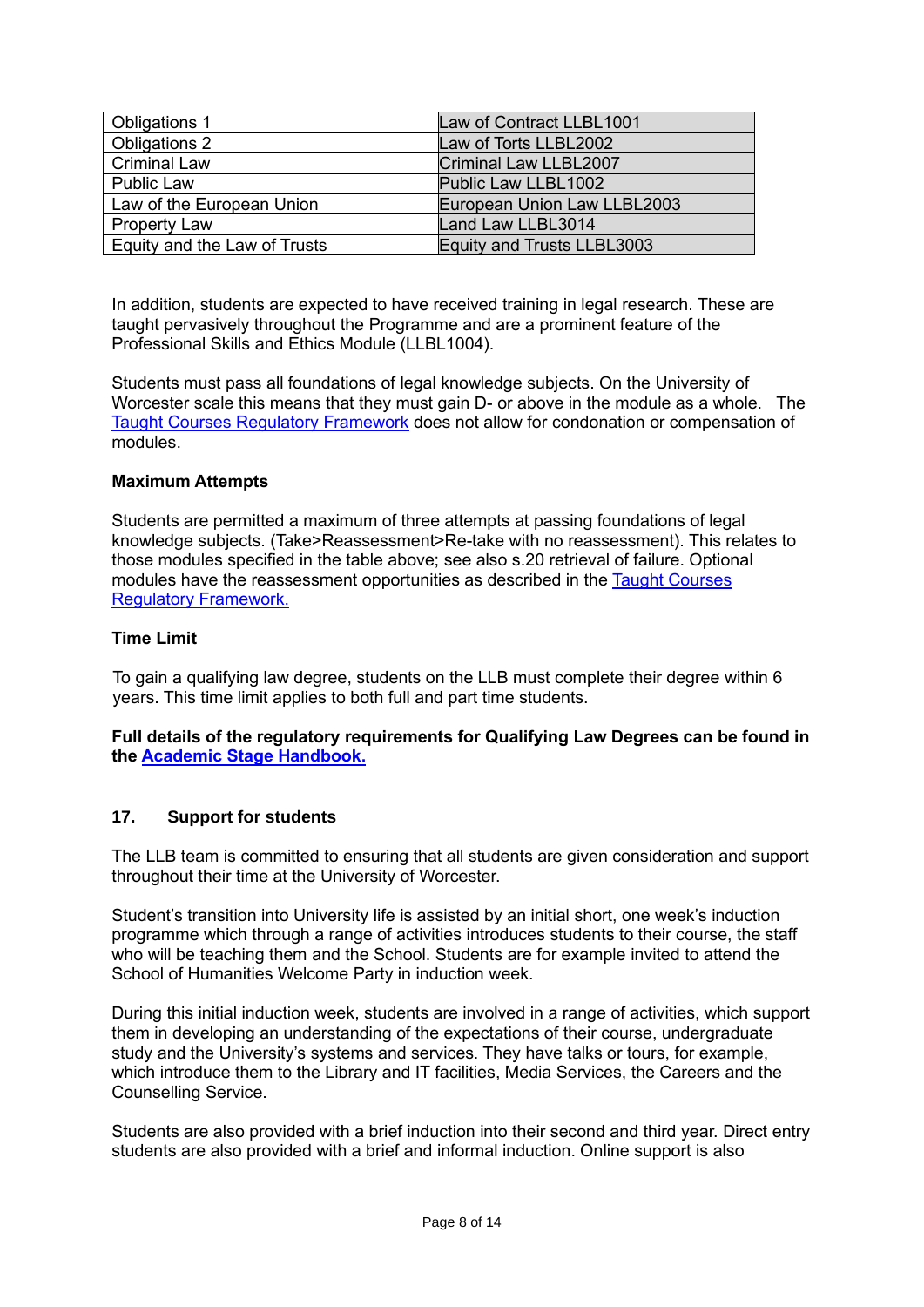provided through Twitter, Facebook and email within 24 hours during the semester although the response time may be longer during the summer holidays.

All students are allocated a Personal Academic Tutor who will advise them on issues related to their course throughout their study at the University and who monitors their progress. Personal Academic Tutor sessions usually take one of two forms: either one-to-one sessions where notes are taken and stored on SOLE, or group-based sessions where general points and issues relating to the course are dealt with. Students are invited to meet their Personal Academic Tutor twice a semester. New students will have four timetabled appointments with their Personal Academic Tutors in their first semester.

Personal Academic Tutors fulfil a multi-faceted role in giving students advice on any issues that may affect a student's time at University. This can involve consultations on:

- Academic issues including study skill development, revision techniques and module choices.
- Employability advice concerning Training Contract or Pupillage Applications, Work Placements or Mentoring Schemes, CV advice
- Pastoral support for students with issues outside the course that are affecting their studies, these can involve decisions as to whether to interrupt or withdraw from their studies due to ill health or other reasons.

The Personal Academic Tutor arrangements at Level 4 are embedded within the Professional Skills and Ethics Course (LLBL1004) and a self-reflective log of meetings with the PAT forms an item of assessment.

Staff teaching students on modules support students through one to one and small group tutorials; and provide students with clear indications of when they will be available to see students either on their office door, via email or in module outlines.

Students are further supported through a range of online support, for example via email or skype tutorials. All modules are supported through the virtual learning environment accessed through Blackboard. The Course Handbook is also available online.

Furthermore, the Course team liaises with a range of centrally provided support services to ensure that students access all appropriate channels of support, these include for example:

- The Disability and Dyslexia Service<https://www2.worc.ac.uk/disabilityanddyslexia/> within **Student Services** provide specialist support on a one to one basis.
- Writing support from the Royal Literary Fund Writers in Residence.
- Writing support for international and EU students from the Language Centre[.http://www.worcester.ac.uk/your-home/humanities-language-centre.html](http://www.worcester.ac.uk/your-home/humanities-language-centre.html)
- The Students' Union which as an independent charity, devoted to the educational interests and welfare of all students studying at the University it represents student views within the University.

### **18. Admissions**

### **Admissions policy**

The course seeks to recruit students leaving School, Sixth Form College or FE College, also adults in work, international students including those from the European Union. In line with the University's admissions policy the LLB (Hons) Law with Criminology aims to provide fair and equal access to a university education to all those who have the potential to succeed or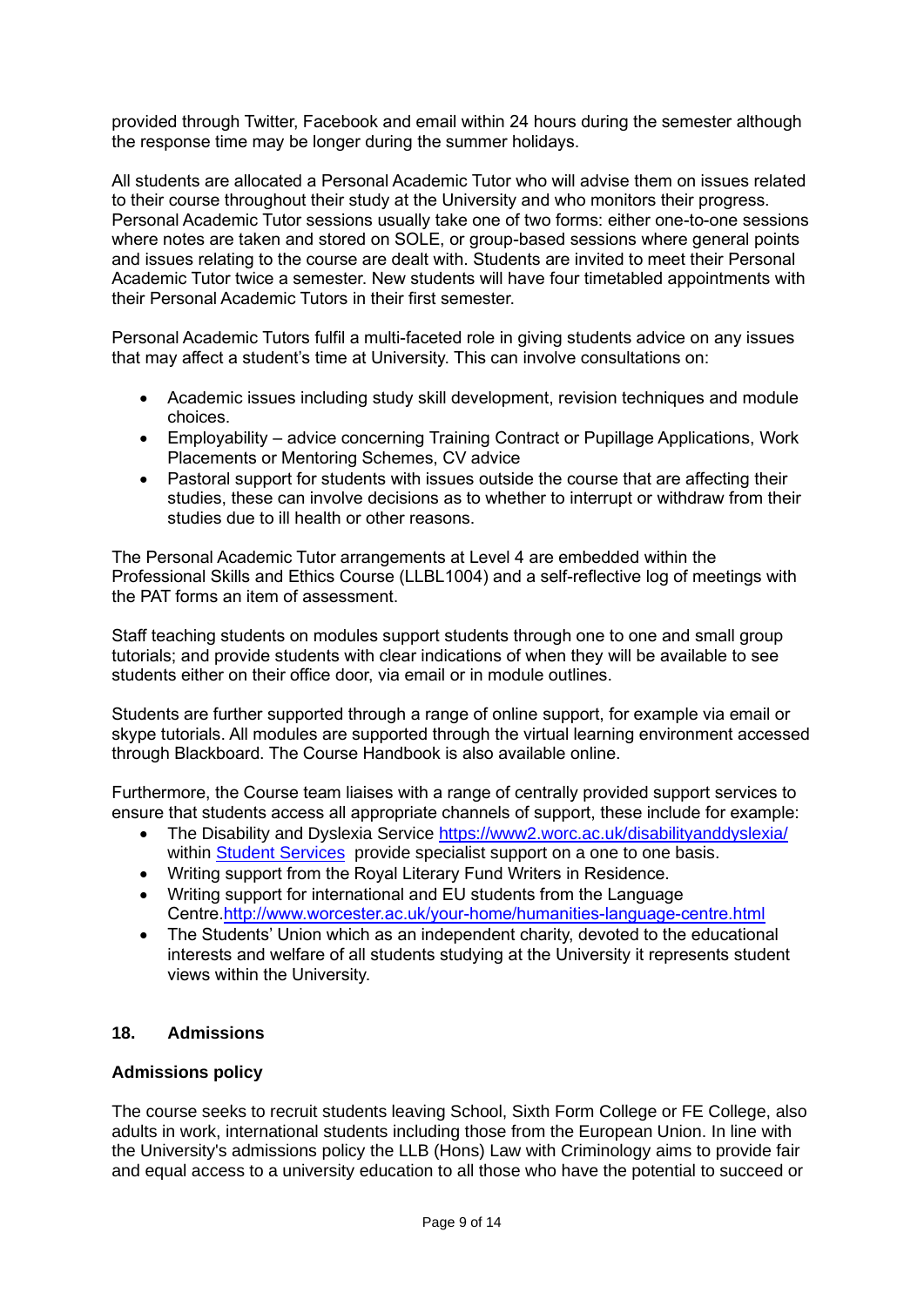benefit from it. Students with few formal or less conventional qualifications will be encouraged to apply. Some students may be invited for interview. All applications will be assessed by the Head of Law.

#### **Entry requirements**

The normal minimum entry requirement for undergraduate degree courses is the possession of 4 GCSEs (Grade C/4 or above) and a minimum of 2 A Levels (or equivalent Level 3 qualifications).

The current UCAS Tariff requirements for entry to this course are published in the prospectus and on the UW website [https://www.worc.ac.uk/journey/a-z-of-courses.html.](https://www.worc.ac.uk/journey/a-z-of-courses.html)

See [Admissions Policy](http://www.worcester.ac.uk/registryservices/documents/AdmissionsPolicy.pdf) for other acceptable qualifications.

All students must have GCSE English (or equivalent) at Grade C/4 or above.

International students whose education has been in a language other than English must have at least 6.5 IELTS or the equivalent in another accepted certification.

International students may apply for this course through the University of Worcester International College (UWIC) programme. Students who successfully complete UWIC Stage 1 will progress to UWIC Stage 2 Integrated Level 4 Programme which involves completing 120 credits of University of Worcester modules as set out in the award map in section 15, plus a year-long study skills programme with UWIC. Students will be required to successfully complete the UWIC study skills programme in addition to meeting the University requirements for progression to Level 5.

### **Recognition of Prior Learning**

Details of acceptable level 3 qualifications, policy in relation to mature students or applicants with few or no formal qualifications can be found in the prospectus or on the University webpages.

Information on eligibility for recognition of prior learning for the purposes of entry or advanced standing is also available from the University webpages or from the Registry Admissions Office (01905 855111).

Further information on Recognition of Prior Learning can be found at <http://www.worcester.ac.uk/registryservices/941.htm>

#### **Admissions procedures**

All applications are sent by admissions for an academic decision by the Head of Law. The Head of Law then decides whether to make an offer, ask for an interview or reject the application.

All UK students who are offered a place will be invited to a University applicant day event. International students will be offered a Skype meeting with a member of the law team.

Full-time applicants apply through UCAS M19L Part-time applicants apply directly to University of Worcester (UW)

## **Admissions/selection criteria**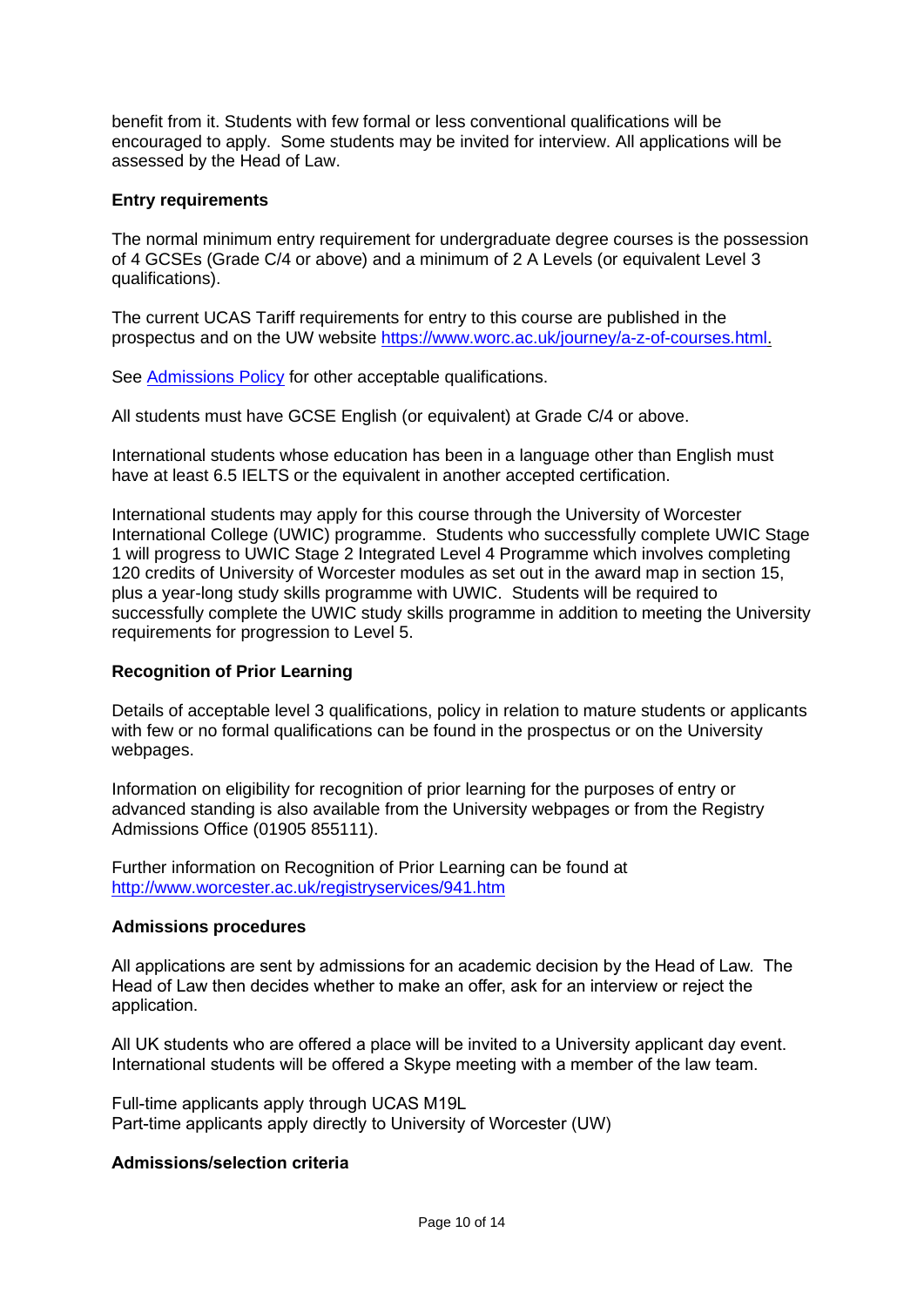The UCAS application form is used to ensure that the applicant has sufficient academic qualifications and experience to be able to engage with the course. The two principal requirements are that students demonstrate evidence of academic ability and a desire to study law at University. In most cases, these criteria will be met by the academic grades and the personal statement on the UCAS application. In situations where either of these criteria is in doubt, applicants will be encouraged to apply and their application considered through the route of a sample task followed by an interview to explore any aspect of their application that may require further clarification.

## **19. Regulation of assessment**

## **The course operates under the University's [Taught Courses Regulatory Framework](http://www.worcester.ac.uk/registryservices/documents/TaughtCoursesRegulatoryFramework.pdf)**

### **Requirements to pass modules**

- Modules are assessed using a variety of assessment activities, which are detailed in the module specifications.
- The minimum pass mark is D- for each module.
- Students are required to submit all items of assessment in order to pass a module, and in some modules, a pass mark in each item of assessment may be required.
- Full details of the assessment requirements for a module, including the assessment criteria, are published in the module outline.

### **Submission of assessment items**

- Students who submit course work late but within 7 days (one week) of the due date will have work marked, but the grade will be capped at D- unless an application for mitigating circumstances is accepted.
- Students who submit work later than 7 days (one week) of the due date will not have work marked unless they have submitted a valid claim of mitigating circumstances.
- For full details of submission regulations please see the Taught Courses Regulatory Framework.

### **Retrieval of failure**

- Students are entitled to resit failed assessment items for any module that is awarded a fail grade.
- Reassessment items that are passed are capped at D-.
- If a student is unsuccessful in the reassessment, they have the right to retake the module (or, in some circumstances, take an alternative module); the module grade for a re-taken module is capped at D-.
- **In order to retain eligibility for the award of LLB (Hons) Law with Criminology that is also a qualifying law degree, students repeating mandatory law modules must pass at the first attempt. This requirement does not apply to optional modules. Students who do not pass at the first attempt and are reassessed in repeated mandatory modules will be eligible for the award of LLB (Hons) Law with Criminology but this will not be a qualifying law degree.**
- A student will be notified of the reassessment opportunities in the results notification issued via the secure student portal (SOLE). It is the student's responsibility to be aware of and comply with any reassessments.

### **Requirements for Progression**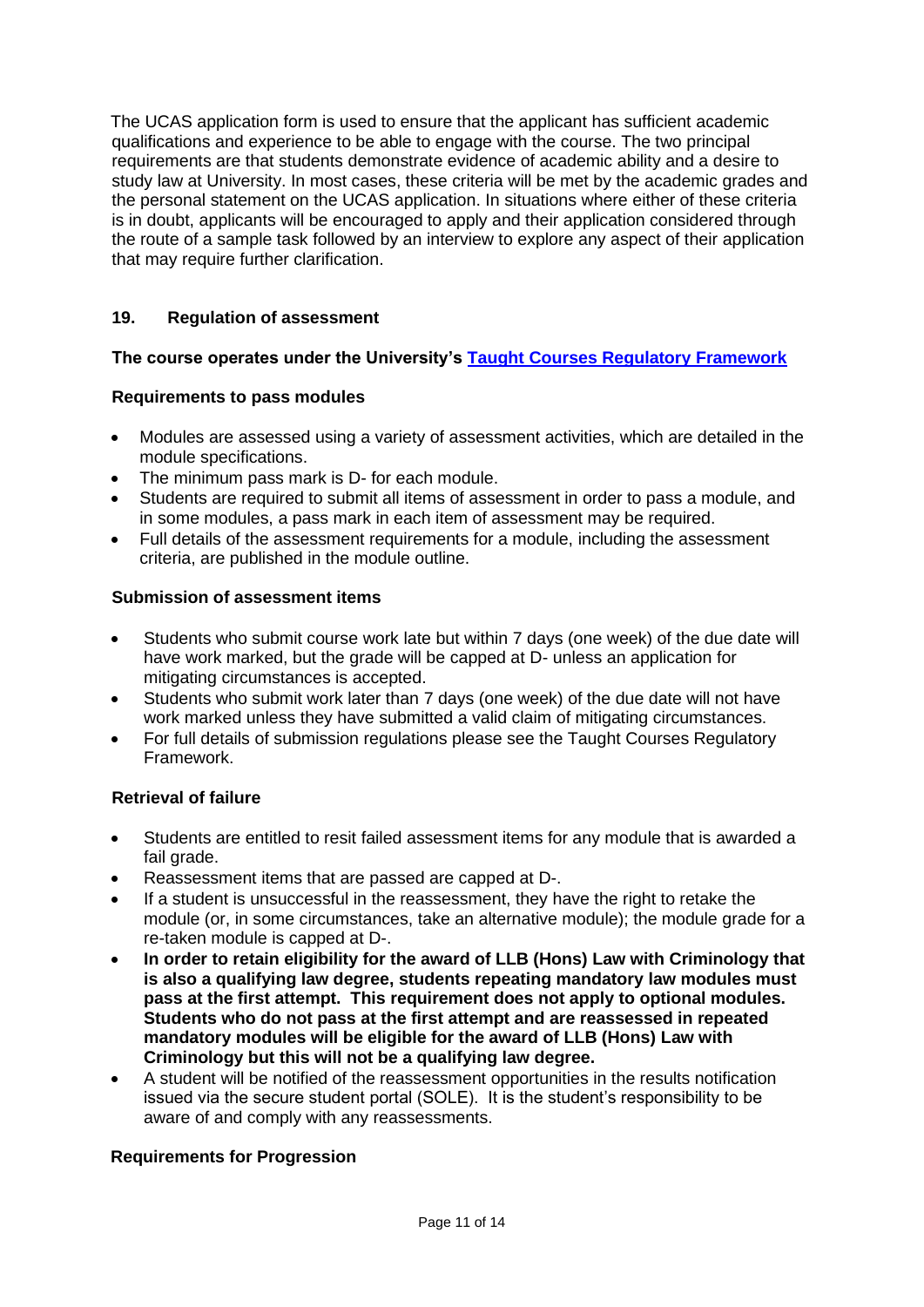- A student will be permitted to progress from Level 4 to Level 5 if, by the time of the reassessment Board of Examiners, they have passed at least 90 credits at Level 4. Outstanding Level 4 credits must normally be studied in the following academic year.
- A student will be permitted to progress from Level 5 to Level 6 if, by the time of the reassessment Board of Examiners, they have passed at least 210 credits, including 90 credits at Level 5. Outstanding Level 5 credits must normally be studied in the following academic year.
- A student who, by the time of the reassessment Board of Examiners, has failed 90 credits or more (after exhausting all reassessment opportunities) during the academic year, will have their registration with the University terminated
- If a student has not passed at least 90 credits by the reassessment Board of Examiners, the student is not permitted to progress to the next level and will be required to either complete outstanding reassessment or retake the failed modules the following academic year. Students will be able to carry forward any passed modules.
- For students following the UWIC pathway see section 18 above.

| Award                                       | <b>Requirement</b>                                                                                                                                                                                                                                                                     |
|---------------------------------------------|----------------------------------------------------------------------------------------------------------------------------------------------------------------------------------------------------------------------------------------------------------------------------------------|
| Certificate of Higher Education<br>Cert HE  | In order to be eligible for the exit award of Certificate in<br>Higher Education in the named subject/area of study, a<br>student must have passed at least 120 credits in total<br>including the mandatory modules for level 4 of the<br>award as specified on the award map.         |
| Diploma of Higher Education<br><b>DipHE</b> | In order to be eligible for the exit award of Diploma in<br>Higher Education in the named subject/area of study, a<br>student must have passed at least 240 credits in total<br>including the mandatory modules for level 4 and level 5<br>of the award as specified on the award map. |
| Degree<br>(non-honours)                     | Passed a minimum of 300 credits with at least 90<br>credits at Level 5 or higher and a minimum of 60<br>credits at Level 6, including LLBL3014 and 30 credits<br>from the Criminology modules.                                                                                         |
| Degree with honours                         | Passed a minimum of 360 credits with at least 90<br>credits at Level 5 or higher and a minimum of 120<br>credits at Level 6, as specified on the award map.                                                                                                                            |

# **Requirements for Awards**

# **Classification**

The honours classification will be determined by whichever of the following two methods results in the higher classification.

- Classification determined on the profile of the best grades from 60 credits attained at Level 5 and the best grades from 120 credits at Level 6. Level 5 and Level 6 grades count equally in the profile.
- Classification determined on the profile of the best grades from 120 credits attained at Level 6 only.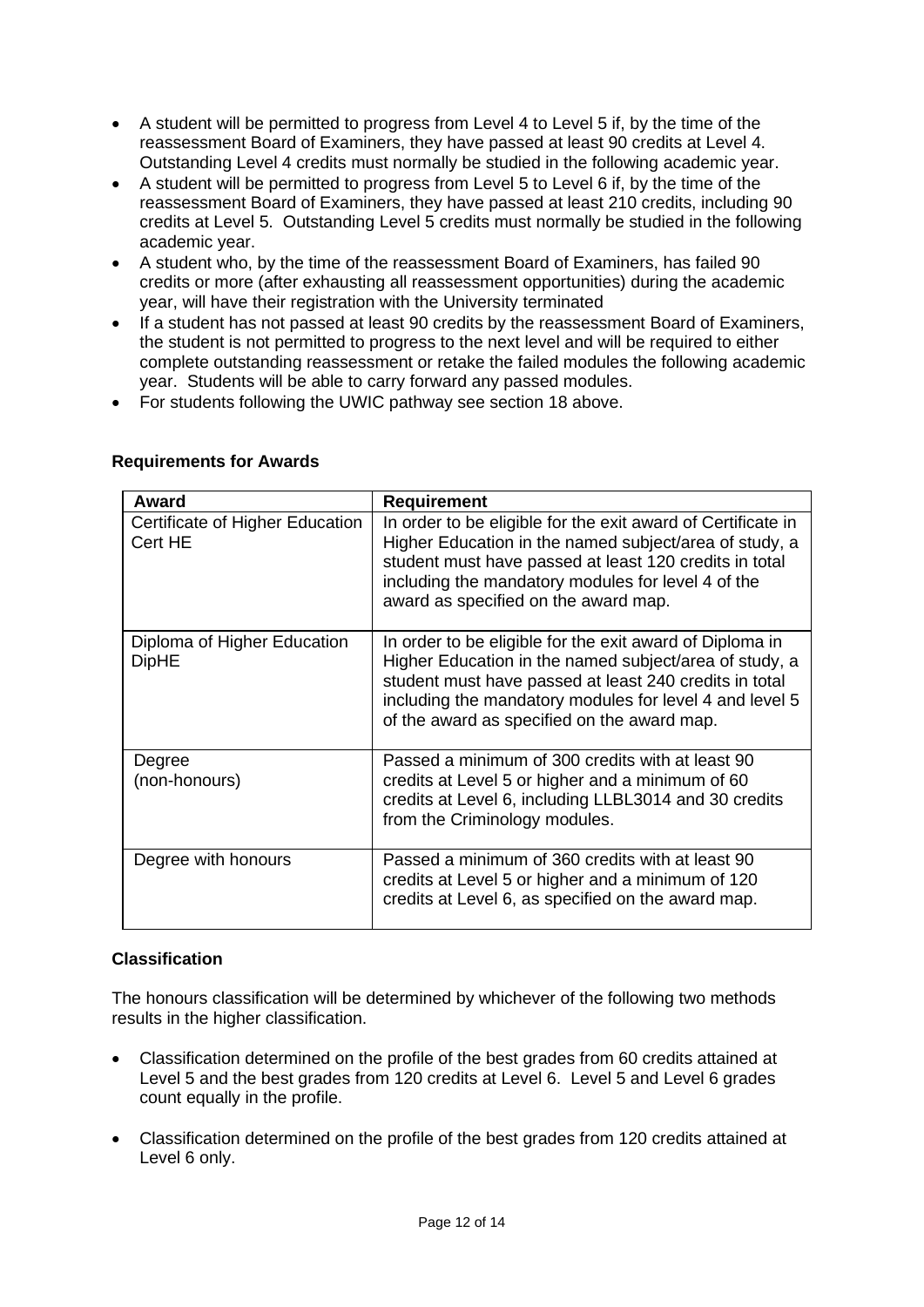For further information on honours degree classification, see the Taught Courses Regulatory Framework.

## **20. Graduate destinations, employability and links with employers**

### **Graduate destinations**

This is a qualifying law degree that enables students to go on to train as solicitors or barristers. After graduating students wishing to train as Solicitors undertake the Legal Practice Course (usually for 1 Year full time) and then undertake a Training Contract (usually for 2 years) where they are attached to a firm of solicitors. Students wishing to become barristers undertake the Bar Professional Training Course and apply for a pupillage.

In 2014, there were 5,541 registered training contracts (data from Solicitors Regulation Authority) and 845 registered pupillages (data from the Bar Standards Board).

In addition to careers in private practice in a firm of solicitors or a set of chambers there are a number of other areas of employment where Solicitors and Barristers can work. These include working "in-house" in a company, with the Crown Prosecution Service or in the Government Legal Services.

Many graduates also go on to a wide range of alternative graduate destinations including business management, the criminal justice system, banking and financial and regulatory compliance.

Graduates have the possibility of a range of opportunities available to them that are associated with studies in Criminology. The majority of Criminology graduates go to work in:

- Probation:
- Prison services:
- the voluntary sector;
- third sector organisations and social enterprises;
- law enforcement agencies such as the CPS or the police;
- further or higher education.

### **Student employability**

The employability strategy on the LLB is multi-faceted in that it consists of a combination employability skills embedded within the modules taught, work placement opportunities within the curriculum and also extra-curricular opportunities available to students.

The central feature of the employability provision is the Legal Advice Centre – this will be set up in 2016 and will operate from the Hive Building in Worcester. It will be run by a practising Solicitor and will enable students on the LLB to give free legal advice to the local community. Local solicitors will also be invited to act pro bono in the Centre. This interaction will mean that students gain valuable skills in the Centre and also meet members of the legal profession.

All students will be able to work in the Legal Advice Centre and it will be a compulsory part of the Professional Skills and Ethics course. Students can also elect to take a third year Work Placement in the Centre in LLBL3012.